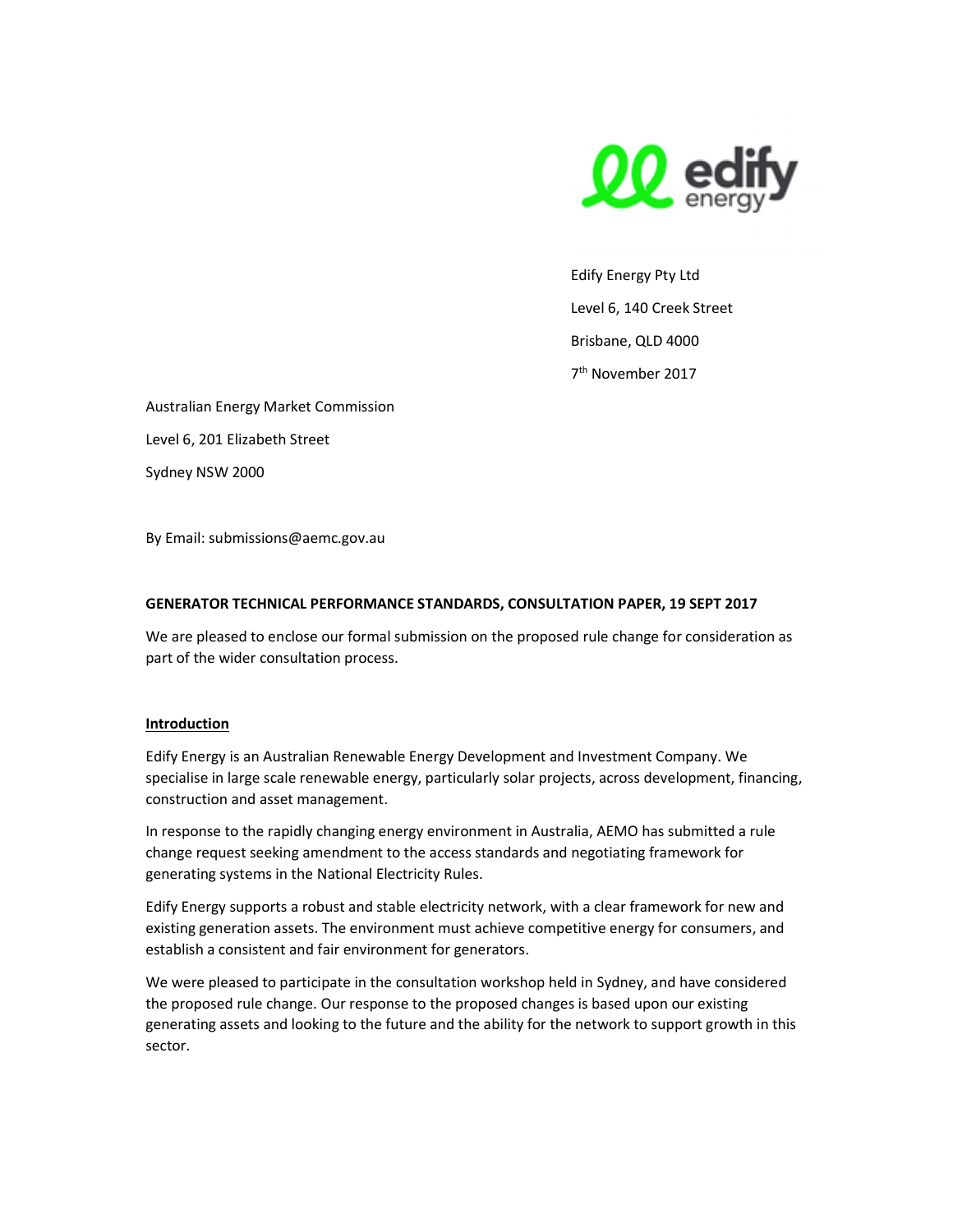#### Overarching Comments

As a developer of renewable generation assets, we compete with all types of generation to provide the cheapest electricity. To drive competitiveness, it is essential this is undertaken on a fair and equal platform which provides stability and a 'no surprise' approach. Without certainty, it is not possible to attract the necessary investment into the sector.

The framework under which the electricity network is governed needs to be technically achievable, drive performance based outcomes, and support the investment and operation over the long term.

We have seen in the last six to twelve months significant changes in interpretation and application of the National Electricity Rules which have had material cost and time impact. The development period of new generation assets starts before the agreement of performance standards and significant investment decisions are made based upon the application of the electricity rules. Uncertainty in regulation because of late amendments, negatively impacts the ability of the energy sector to grow and build the generation platform of the future. Uncertainty of interpretation by AEMO leads to the risk of inconsistent application of the rules.

We welcome the formal approach taken by AEMO in submitting a rule change, and the process AEMC are leading to consult and consider the impact of the proposed changes.

Our concerns in this submission are based upon the

Commercial: the allocation of risk and cost, driving commercially unacceptable scenarios and creating barriers to entry.

Technical: imposing unobtained levels of performance without improvement in performance or security, prejudicing technologies. It is not clear on the level of engagement AEMO has achieved with equipment suppliers and the practicality of some of the changes requested. We understand that whilst some major suppliers can meet the inverter performance standards, some cannot, and this significantly reduces competition and hence pricing and hence affordability to end users.

Process: Inconsistent application of the current rules and the proposed rule changes. The request to retrospectively apply the changes will impact the bankability of projects and future investment in the sector. Introducing more stakeholders will increase the complexity, cost, and time.

We do not believe the proposal fits with the National Electricity Objective (NEO) to promote efficient investment in electricity services and encourage competition. Many of the proposed changes are focused on network operation rather than the ability of the proposed generation assets to meet the performance standards. We believe a broader range of commercial and market led solutions could be used to solve some of these network rather than generator driven issues. This would contribute directly to the NEO and drive competitive fit for purpose solutions.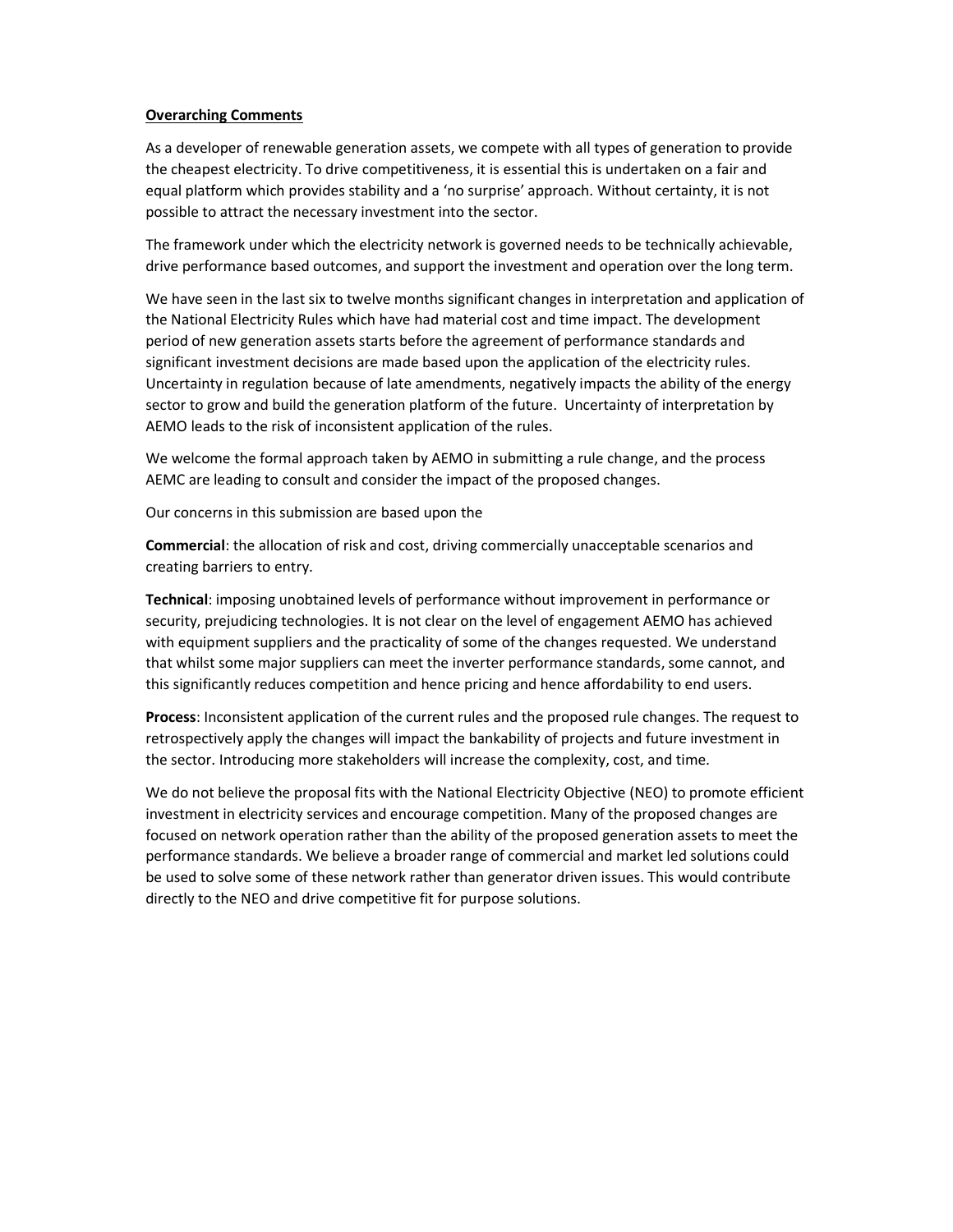#### Specific Responses to Questions raised in the Assessment Framework

Qu.1. Assessment Framework. Agree. The assessment framework is balanced and provides the opportunity to express opinions and drive towards the National Electricity Objective.

Qu.2. Role of Access Standards. Edify Energy have successfully negotiated five generator performance standards in the past 12 months. During this period, we have found the access standards robust and appropriate. The process demands demonstrable compliance with the standards and allocates the risks to those who can best control them. The ability to seek the most appropriate access standard removes the risk of prejudice against specific technologies and provide a solution which is appropriate for the connection point and network requirements. We believe AEMO have adequate capability to achieve the desired outcomes under the existing framework.

The rule changes submitted by AEMO seek to start the negotiation from a higher point which may impact the ability of the applicant to contemplate commencing the negotiations due to the material cost implications. This seems at odds with the essence of a negotiated framework. In a negotiated framework, the start point would be immaterial and setting a mandatory level at the highest point may prove a barrier to entry, and does not remove AEMO's ability to seek the most appropriate levels on a case by case basis. We believe most participants strive for the highest performance standard practically achievable. The provision of objective and measurable considerations is important to ensure consistency and repeatability.

Mandating of certain capabilities in the generator access standards may enable and support the establishment of ancillary services. It is not evident that this is the most efficient manner to achieve this and consideration of other commercial frameworks to ensure these critical services are available may ensure the right services are provided by the most appropriate sources. We would favour an approach which focuses on the quality of outcome rather than quantum.

Qu 3. Proposed changes to generator access standards. Many of the proposed rule changes require a degree of redundant generation to be provided and the plant 'oversized' in order to meet a higher level of support, or reserve capacity to ensure continuous uninterrupted operation. This imposes significant cost disadvantage to some technologies and may not be the most competitive solution in achieving the intent behind the rule change.

We believe a broader range of commercial and market led solutions could be used to solve some of these networks rather than generator driven issues. This would contribute directly to the NEO and drive competitive fit for purpose solutions.

# Voltage Control

- **We would like to understand how the rule change may impact 'small' generation in a 'strong'** network
- **The most appropriate access standard may depend upon the specific connection point and local** network infrastructure to ensure the solution is 'best for network' approach
- The cost to generators to achieve some of the proposed rules is excessive and will create barriers to entry through over investment. In many instances there may be network solutions which are economically my viable and provide a wider benefit to the sector as a whole. Creating a mechanism for commercial or market based solutions to address essentially network issues should be considered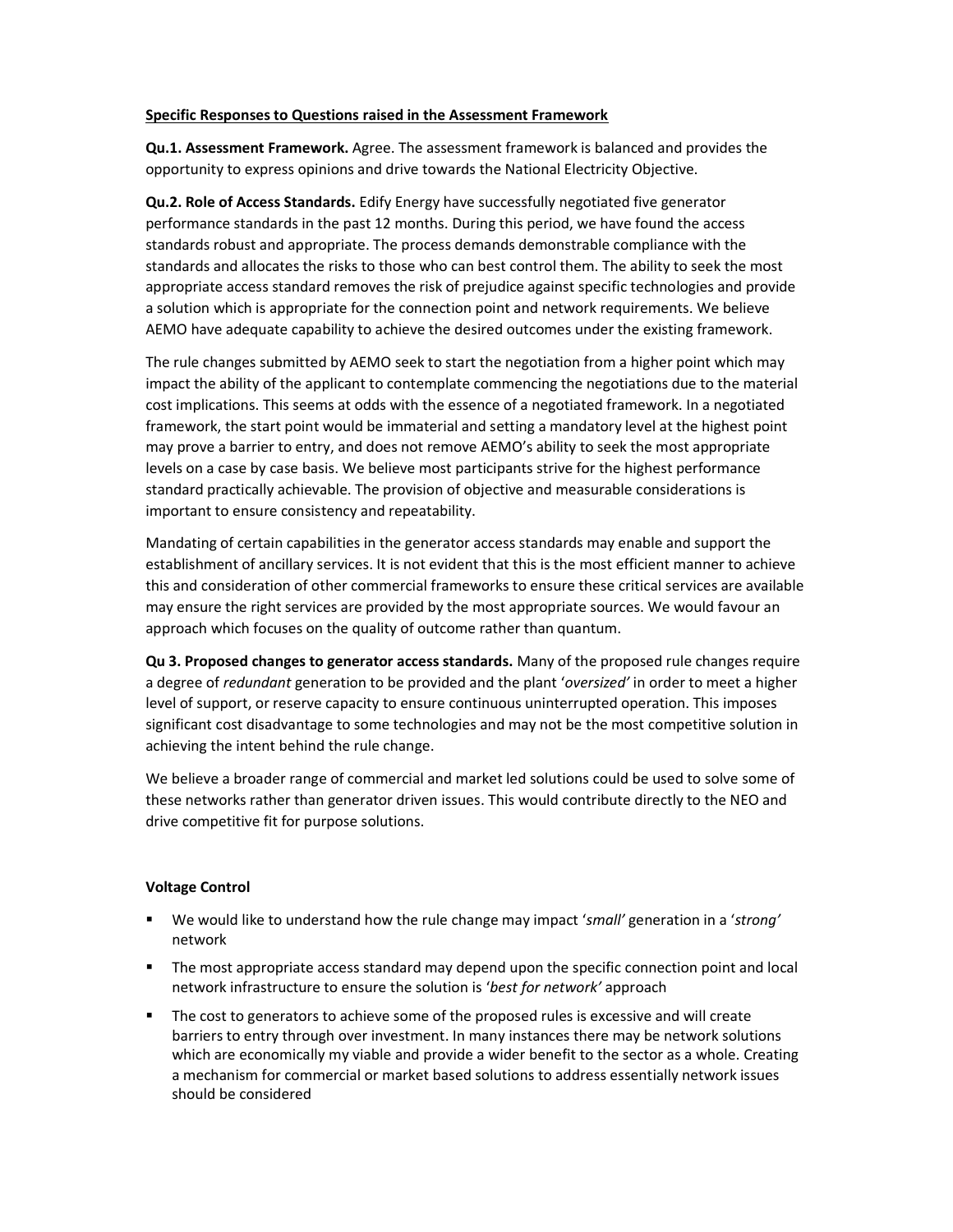# Disturbance Ride Through – Reactive Current Injection

- We note the proposed requirement for the generation to maintain continuous operation for up to 15 voltage disturbances in any 5minute period. We are concerned that existing and developing technologies may fail to meet these onerous requirements without further definition and clarification.
- We would like some further clarification on what is required to demonstrate of this requirement.
- **Some of the proposed capacity limitations may create a tiered system, giving smaller generators** greater ability to negotiate, which is no longer available to larger generations. This removes the competitive environment.

# System Strength

- We would like some further clarification on what is required to demonstrate of this requirement.
- We would like some clarification on the consultation process undertaken by AEMO to ensure this does not narrow the technology providers who are capable of meeting onerous technical requirements

#### Remote Monitoring and Control

 We fully support the capture of data to enable monitoring and analysis to tune and improve the efficiency of the plant and its contribution to the network and ultimately the consumer. We believe the control of the plant is a more complex issue and needs careful consideration to balance the need to ensure the plant responds to network issues, but enables the operator the flexibility to operate the plant as the commercial requirements allow. The issues surrounding this clause relate to commercial liabilities.

Qu 4. System Strength access standard. The proposed rule changes may be seen as future proofing the grid at the expense of the new generation. The role of the NER is not to solve existing network issues and potentially burdening new generation. We believe the imposition of costs for a possible future scenario is against the intent of the NER and is not appropriate.

Qu 5. Mandating active power control. New generators make a commercial decision on what services to offer the market and the rule change may impose an unnecessary commercial liability on the developer if some services are mandated. This introduces additional costs which reduces the competitive nature of the sector.

Qu 6. Reduction in system size thresholds. In principal the proposed change appears reasonable, but we would urge consideration of maintaining a negotiated position to ensure all stakeholders can ensure the standards are fit for purpose.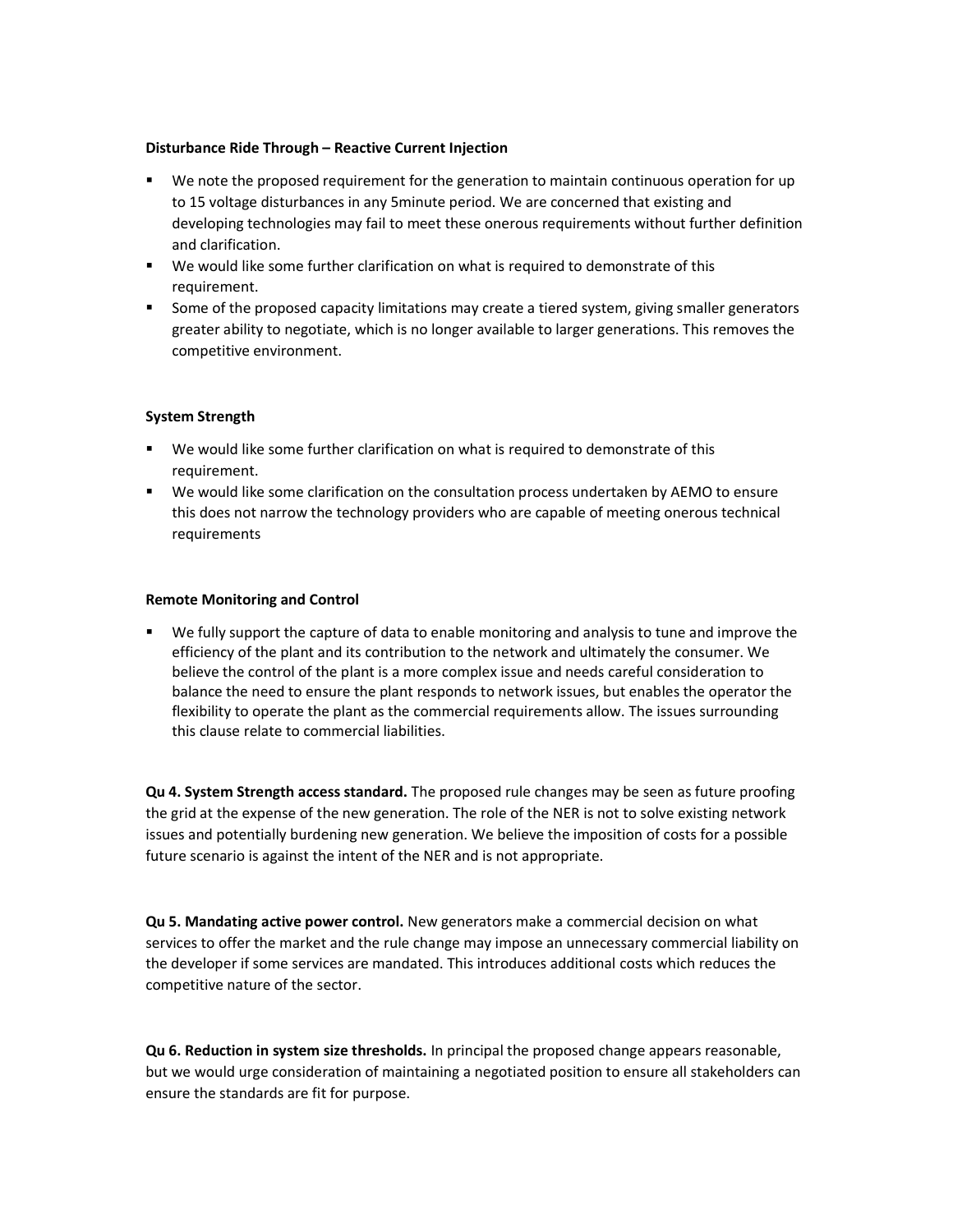Qu 7. Definition of continuous uninterrupted operation. The current definition of Continuous Uninterrupted Operation is a subject of much debate and inconsistencies. The change in interpretation and application has caused significant material impact in both cost and time for projects. The proposed change would appear to go some way to clarify the interpretation currently being applied by AEMO, but it should be noted this comes at a cost for projects. Further work is required in this clause to provide a robust definition.

Qu 8. Negotiated access standard requirements under specific clauses. With continually improving and changing technologies, the danger of mandating the highest access level may lead to a suboptimum outcome. The negotiation framework is exactly that – a negotiation, in which all parties including AEMO are able to discuss and listen to options and select the optimum solution. This presents a potential barrier to entry and a barrier to opportunity. It is not our experience that the current framework does not enable AEMO to negotiate a satisfactory outcome.

Qu 9. Technical standards relevant to the alteration of generating plant / system. No specific comments.

Qu 10. Jurisdictional issues and harmonisation. For a competitive environment, a consistent and fair approach is required. Introducing regional variations would not serve this purpose and objective. This approach would also introduce more stakeholders into a negotiation process increasing risk, cost, and duration.

Qu 11. Issues with the current negotiating framework. As previously mentioned, mandating a higher standard to commence negotiations becomes a barrier to entry and imposes more administrative barriers than the current system. The current process provides a good degree of information to set a realistic and demonstrable access level. The current framework can be long and expensive, and the proposed changes would do little to change this.

Qu 12. Rationale for a negotiating framework. As reinforced in the AEMO paper the NER has not been reviewed for some years and needs to be a fit for all current and future generation options. To remove the negotiation access standard would make them inflexible and may be a barrier to entry for current and new technologies.

Qu 13. AEMO's proposed changes to the negotiating framework. 'Close as practicable' is a difficult standard to measure and quantify and is open to interpretation. Different negotiating parties will have different views on this, and that this term cannot be devoid of commercial considerations if we are truly to provide value to consumers. This would impose an unnecessary obligation to participants and be subjective in its application.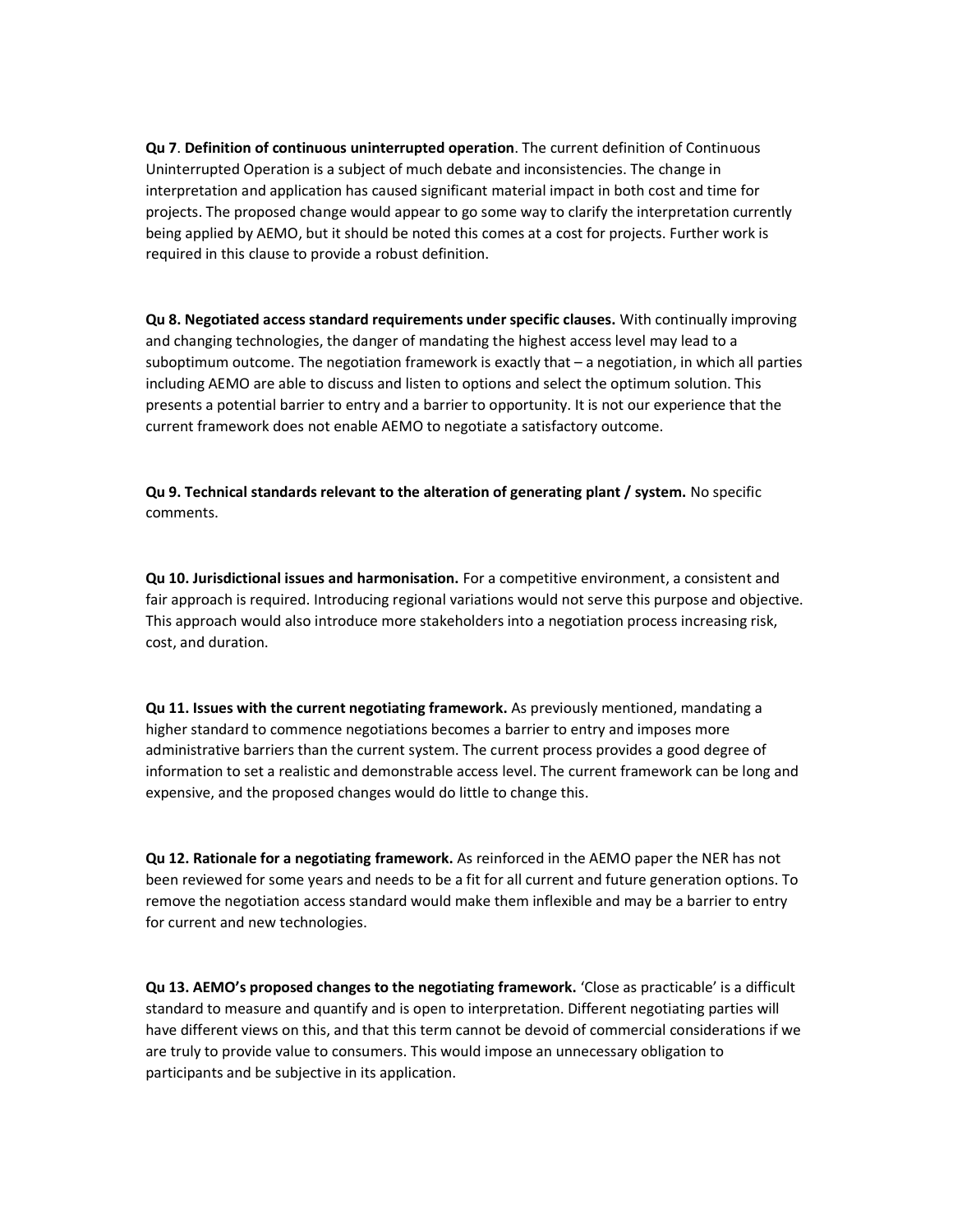Qu 14. Nature of the issues raised. The transitional proposal raises significant commercial and liability questions for projects currently under consideration which have committed to financial models which could be changed by rules which are as yet unproven, considered, or demonstrable. As noted in section 6.2.1 there are limits to the rule making powers of AEMC and legal issues to enforcing proposed but not approved legislation. The proposal contradicts the rule changing process and is unacceptable.

Qu 15. AEMO's proposed transitional arrangements. We strongly oppose the proposed transitional arrangements and do not believe they are legally enforceable.

# Review of Detailed Rule Changes to Generator Performance Standards

In discussion with our stakeholders and service providers, we believe there is potential to significantly increase the material requirements for new generation assets. Specific clauses can be summarised as:

| Clause                                                                | Reference                          | Concern                                                     |
|-----------------------------------------------------------------------|------------------------------------|-------------------------------------------------------------|
| Definition of CUO                                                     | S5.2.5.5 / 8 / 9 / 11 / 13 /<br>14 | Material Impact                                             |
| <b>Reactive Power Control</b>                                         | S5.2.5.1                           | Requires further clarification to<br>be adequately assessed |
| Voltage and reactive power<br>control                                 | S5.2.5.13                          | Requires further clarification to<br>be adequately assessed |
| Disturbance ride through,<br>reactive current injection               | S5.2.5.5                           | Material Impact                                             |
| Disturbance ride through, low<br>voltage ride through                 | S5.2.5.4                           | Material Impact                                             |
| Disturbance ride through,<br>multiple voltage ride through            | S5.2.5.5                           | Material Impact                                             |
| Disturbance ride through, high<br>voltage ride through                | S5.2.5.4                           | Requires further clarification to<br>be adequately assessed |
| Disturbance ride through, over<br>voltage                             | S5.2.5.5                           | Material Impact                                             |
| Disturbance ride through, active<br>power recovery                    | S5.2.5.5                           | Requires further clarification to<br>be adequately assessed |
| Active Power Control,<br>proportional response to<br>frequency change | S5.2.5.11                          | Material Impact                                             |
| Remote Monitoring and<br>Control, remote control<br>capabilities      | S5.2.6.1                           | Requires further clarification to<br>be adequately assessed |

We appreciate the opportunity to submit our concerns and would welcome the opportunity to discuss these further. We believe a technical and commercial perspective is essential to achieve the requirements of the NEO and at this stage it is not apparent that this has been satisfactorily completed.